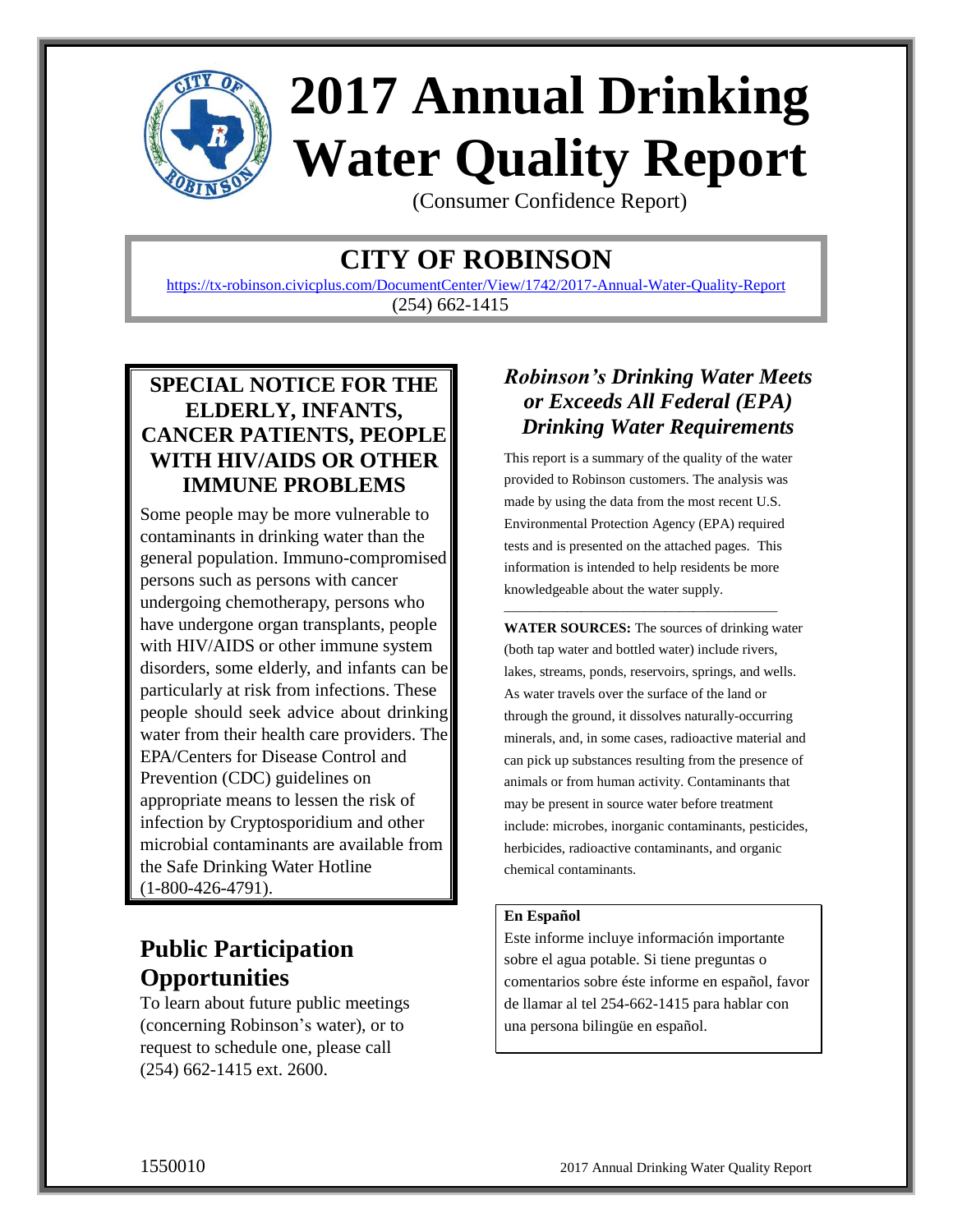## **Robinson Water Sources**

Robinson drinking water is obtained from both surface and ground water sources. The ground water comes from deep wells in the Second (Lower) Trinity Aquifer. Surface water is drawn from the Brazos River and stored in the Robinson Reservoir before treatment. Robinson also purchases treated water from the City of Waco which treats water from Lake Waco. The TCEQ (Texas Commission on Environmental Quality) completed an assessment of your source water and results indicate that some of our sources are susceptible to certain contaminants. The sampling requirements for your water system are based on this susceptibility and previous sample data. Any detections of these contaminants may be found in this Consumer Confidence Report. For more information on source water assessments and protection efforts at the Robinson system contact Greg Hobbs, Water Utilities Director.

#### **ALL drinking water may contain**

**contaminants.** When drinking water meets federal standards there may not be any health based benefits to purchasing bottled water or point of use devices. Drinking water, including bottled water, may reasonably be expected to contain at least small amounts of some contaminants. The presence of contaminants does not necessarily indicate that water poses a health risk. More information about contaminants and potential health effects can be obtained by calling the EPA's Safe Drinking Water Hotline (1-800-426-4791).

#### **Secondary Constituents**

This is an alert about your drinking water and a cosmetic dental problem that might affect children under nine years of age. At low levels, fluoride can help prevent cavities, but children drinking water containing more than 2 milligrams per liter (mg/L) of fluoride may develop cosmetic discoloration of their permanent teeth (dental fluorosis). The drinking water provided the City of Robinson has a fluoride concentration of .65-2.37 mg/L.

Dental fluorosis, in its moderate or severe forms, may result in a brown staining and/or pitting of the permanent teeth. This problem occurs only in developing teeth, before they erupt from the gums. Children under nine should be provided with alternative sources of drinking water or water that has been treated to remove the fluoride to avoid the possibility of staining and pitting of their permanent teeth. You may also want to contact your dentist about proper use by young children of fluoridecontaining products. Older children and adults may safely drink the water.

Drinking water containing more than 4 mg/L of fluoride (the U.S. Environmental Protection Agency's drinking water standard) can increase your risk of developing bone disease. Your drinking water does not contain more than 4 mg/L of fluoride, but we're required to notify you when we discover that the fluoride levels in your drinking water exceed 2 mg/L because of this cosmetic dental problem.

For more information, please call Greg Hobbs of the City of Robinson at (254) 662-1415 Ext. 2600. Some home water treatment units are also available to remove fluoride from drinking water. To learn more about available home water treatment units, you may call NSF International at 1-877-8-NSF-HELP. Many constituents (such as calcium, sodium, or iron) which are often found in drinking water can cause taste, color, and odor problems. The taste and odor constituents are called secondary constituents and are regulated by the State of Texas, not the EPA. These constituents are not causes for health concern. Therefore, secondaries are not required to be reported in this document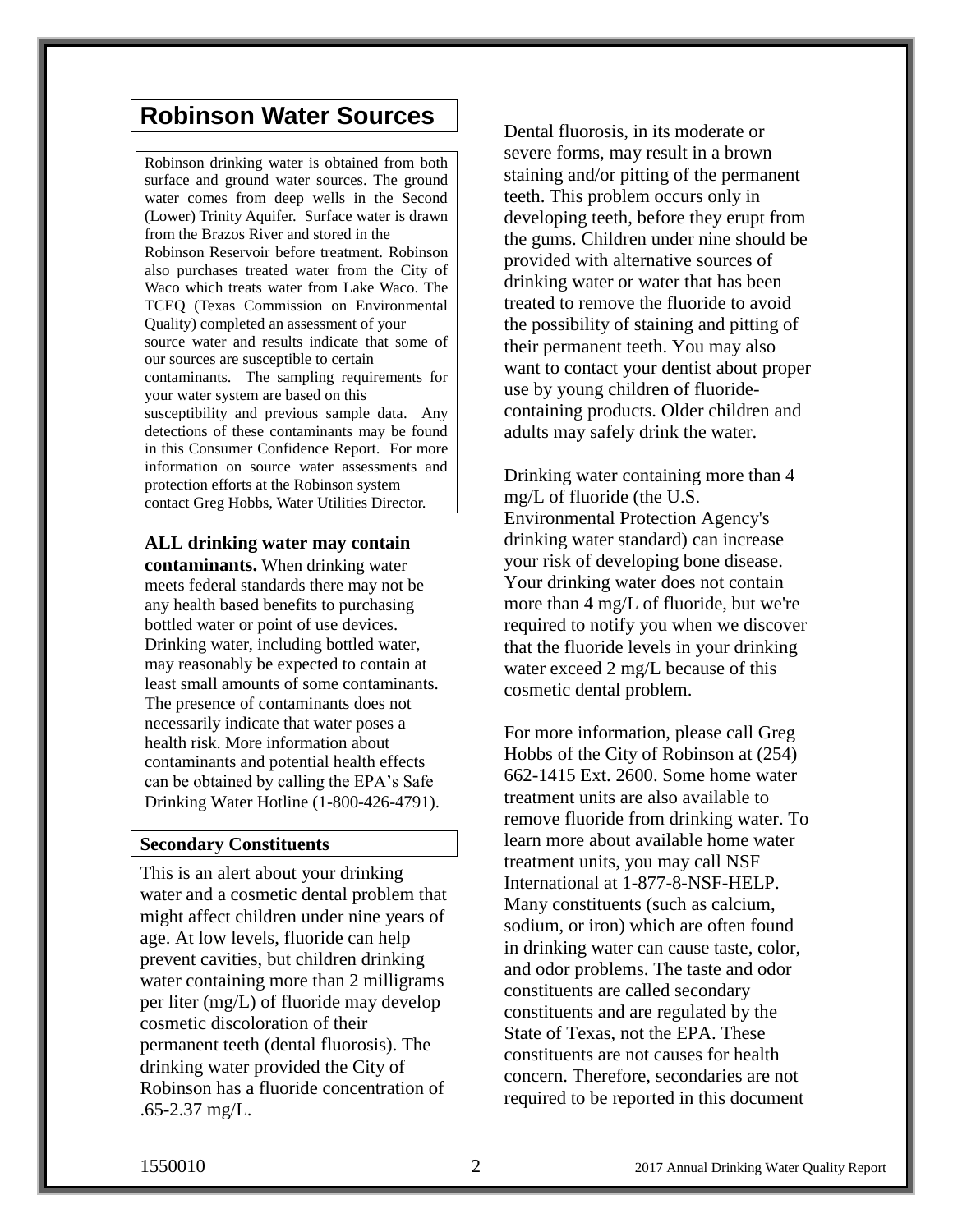but they may greatly affect the appearance and taste of water.

The following part of this report lists all of the federally regulated or monitored contaminants which have been found in Robinson drinking water. The U.S. EPA requires water systems to test for up to 97 contaminants.

#### **DEFINITIONS:**

#### **Maximum Contaminant Level (MCL)**

*The highest permissible level of a contaminant in drinking water. MCLs are set as close to the MCLGs as feasible using the best available treatment technology.* 

#### **Maximum Contaminant Level Goal (MCLG)**

*The level of a contaminant in drinking water below which there is no known or expected* 

*health risk. MCLGs allow for a margin of safety.*  **Maximum Residual Disinfectant Level (MRDL)** 

*The highest level of disinfectant allowed in drinking water. There is convincing evidence that addition of a disinfectant is necessary for control of microbial contaminants.* 

#### **Maximum Residual Disinfectant Level Goal (MRDLG)**

*The level of a drinking water disinfectant below which there is no known or expected risk to health. MRDLGs do not reflect the benefits of the use of disinfectants to control microbial contamination.* 

#### **Treatment Technique (TT)**

*A required process intended to reduce the level of a contaminant in drinking water.* 

#### **Action Level (AL)**

*The concentration of a contaminant which, if exceeded, triggers treatment or other requirements which a water system must follow.* 

#### **ABBREVIATIONS:**

**NTU -**Nephelometric Turbidity Units **MFL -**million fibers per liter (a measure of asbestos) **pCi/L -**picocuries per liter (a measure of radioactivity) **ppm -** parts per million, or milligrams per liter  $(mg/L)$ **ppb -**parts per billion, or micrograms per liter  $(\mu g/L)$ **ppt -**parts per trillion, or nanograms per liter **ppq -**parts per quadrillion, or picograms per liter

#### **Inorganic Contaminants**

| <b>Collection</b><br>Date | <b>Contaminant</b>          | <b>Highest</b><br><b>Single</b><br>Sample | Range<br>-of<br><b>Levels</b><br><b>Detected</b> | <b>MCLG</b> | <b>MCL</b>     | Unit of<br><b>Measure</b> | <b>Violation</b> | <b>Likely Source of Contaminant</b>                                                                                           |  |  |
|---------------------------|-----------------------------|-------------------------------------------|--------------------------------------------------|-------------|----------------|---------------------------|------------------|-------------------------------------------------------------------------------------------------------------------------------|--|--|
| 2017                      | Arsenic                     | 2.2                                       | $0 - 2.2$                                        | $\Omega$    | 10             | ppb                       | N                | Erosion of natural deposits; Runoff from orchards; Runoff from<br>glass and electronics production wastes.                    |  |  |
| 2017                      | Barium                      | 0.0733                                    | 0.0288-<br>0.0733                                | ↑           | $\overline{2}$ | ppm                       | N                | Discharge of drilling wastes; discharge from metal refineries;<br>erosion of natural deposits.                                |  |  |
| 2017                      | Fluoride                    | 2.37                                      | $0.65 -$<br>2.37                                 | 4           | 4              | ppm                       | N                | Erosion of natural deposits; water additive which promotes<br>strong teeth; discharge from fertilizer and aluminum factories. |  |  |
| 2017                      | Nitrate                     | 0.14                                      | $0 - 0.14$                                       |             |                | ppm                       | N                | Runoff from fertilizer use; leaching from septic tanks, sewage;<br>erosion of natural deposits.                               |  |  |
| 2017                      | Selenium                    | 4.6                                       | $0 - 4.6$                                        | 50          | 50             | ppb                       | N                | Discharge from petroleum and metal refineries; Erosion<br>Of natural deposits; Discharge from mines                           |  |  |
|                           | <b>Organic Contaminants</b> |                                           |                                                  |             |                |                           |                  |                                                                                                                               |  |  |

| Collection<br>Date | Contaminant                                | <b>Highest</b><br><b>Single</b><br><b>Sample</b> | Range of<br><b>Levels</b><br><b>Detected</b> | <b>MCLG</b>             | <b>MCL</b>  | Unit of<br><b>Measure</b> | <b>Violation</b>          | <b>Likely Source of Contaminant</b>      |  |  |  |
|--------------------|--------------------------------------------|--------------------------------------------------|----------------------------------------------|-------------------------|-------------|---------------------------|---------------------------|------------------------------------------|--|--|--|
| 2017               | Atrazine                                   | 0.1                                              | $0.1 - 0.1$                                  |                         |             | ppb                       | N                         | Runoff from herbicide used on row crops. |  |  |  |
|                    | <b>Maximum Residual Disinfectant Level</b> |                                                  |                                              |                         |             |                           |                           |                                          |  |  |  |
| Year               | <b>Disinfectant</b>                        | Average<br>Level                                 | <b>Minimum</b><br>Level                      | <b>Maximum</b><br>Level | <b>MRDL</b> | <b>MRDLG</b>              | Unit of<br><b>Measure</b> | Source of<br><b>Chemical</b>             |  |  |  |
| 2017               | Chlorine                                   | 2.5                                              | 1.1                                          | 3.9                     | 4.0         | $<$ 4.0                   | ppm                       | Disinfectant used to control microbes.   |  |  |  |

**Disinfection Byproducts**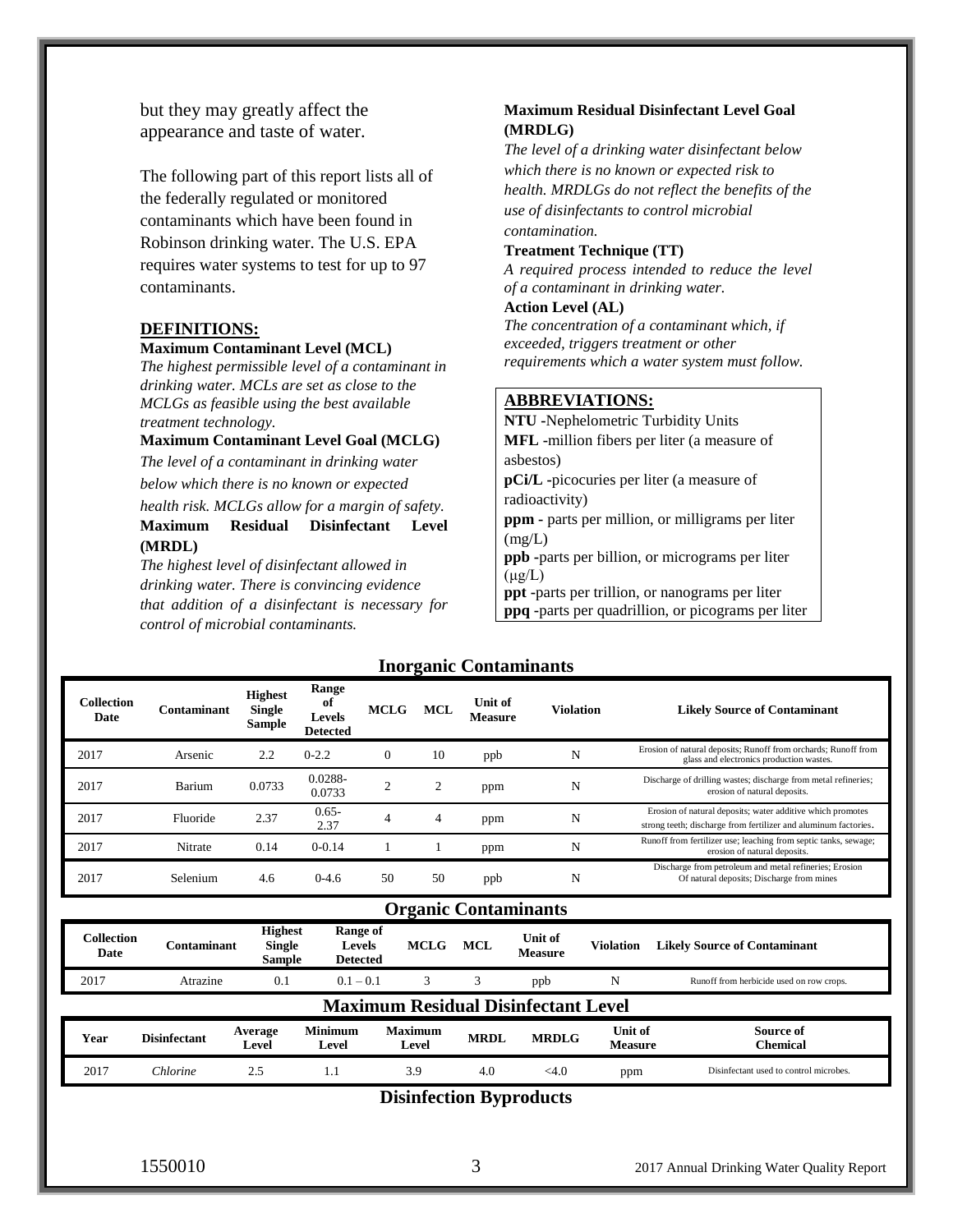| <b>Year or</b><br>Range | `ontaminant                      | <b>Highest Level</b><br><b>Detected</b> | <b>Range of Levels</b><br><b>Detected</b> | <b>MCGL</b>              | <b>MCL</b> | Unit of<br><b>Measure</b> | <b>Violation</b> | <b>Source of Contaminant</b>                 |
|-------------------------|----------------------------------|-----------------------------------------|-------------------------------------------|--------------------------|------------|---------------------------|------------------|----------------------------------------------|
| 2017                    | <b>Total Haloacetic</b><br>Acids |                                         | $0 - 5.0$                                 | No goal for the<br>total | 60         | ppb                       | N                | Byproduct of drinking water<br>disinfection. |
| 2017                    | Total<br><b>Trihalomethanes</b>  | 87                                      | $0 - 87$                                  | No goal for the<br>total | 80         | ppb                       | N                | Byproduct of drinking water<br>disinfection. |

#### **Unregulated Contaminants**

Bromoform, chloroform, dichlorobromomethane, and dibromochloromethane are disinfection byproducts. There is no maximum contaminant level for these chemicals at the entry point to distribution.

| <b>Year or Range</b> | Contaminant                 | <b>Highest</b><br>Single<br><b>Sample</b> | Range of<br>Levels<br><b>Detected</b> | Unit of<br><b>Measure</b> | <b>Source of Contaminant</b>             |
|----------------------|-----------------------------|-------------------------------------------|---------------------------------------|---------------------------|------------------------------------------|
| 2017                 | Chloroform                  | 13                                        | $2 - 13$                              | ppb                       | Byproduct of drinking water disinfection |
| 2017                 | <b>Bromodichloromethane</b> | 31                                        | $2.1 - 31$                            | ppb                       | Byproduct of drinking water disinfection |
| 2017                 | <b>Bromoform</b>            | 15.2                                      | $2.2 - 35$                            | ppb                       | Byproduct of drinking water disinfection |
| 2017                 | Dibromochloromethane        | 55                                        | $1.1 - 5.5$                           | ppb                       | Byproduct of drinking water disinfection |
|                      |                             |                                           |                                       |                           |                                          |

| <b>Violation Type</b>  | <b>Violation Begin</b> | Violation End | <b>Violation Explanation</b>                                                                                                                                                                        |  |  |  |  |
|------------------------|------------------------|---------------|-----------------------------------------------------------------------------------------------------------------------------------------------------------------------------------------------------|--|--|--|--|
| Lead Consumer Notice   | 12/30/2016             | 01/27/2017    | We failed to provide results of lead tap water monitoring to the<br>consumers at the location water was tested. They should have<br>been provided no later than 30 days after learning the results. |  |  |  |  |
| <b>Lead and Copper</b> |                        |               |                                                                                                                                                                                                     |  |  |  |  |

| Date | Contaminant | The 90th<br>Percentile | Number of<br><b>Sites</b><br><b>Exceeding</b><br><b>Action Level</b> | <b>Action Level</b> | Unit of<br><b>Measure</b> | <b>Violation</b> | <b>Source of Contaminant</b>                                                                                  |
|------|-------------|------------------------|----------------------------------------------------------------------|---------------------|---------------------------|------------------|---------------------------------------------------------------------------------------------------------------|
| 2016 | Lead        | l.4                    |                                                                      | 15                  | ppb                       |                  | Corrosion of household plumbing systems;<br>erosion of natural deposits.                                      |
| 2016 | Copper      | 0.088                  |                                                                      | 1.3                 | ppm                       | N                | Corrosion of household plumbing systems;<br>erosion of natural deposits; leaching from wood<br>preservatives. |

**"If present, elevated levels of lead can cause serious health problems, especially for pregnant women and young children. Lead in drinking water is primarily from materials and components associated with service lines and home plumbing. This water supply is responsible for providing high quality drinking water, but cannot control the variety of materials used in plumbing components. When your water has been sitting for several hours, you can minimize the potential for lead exposure by flushing your tap for 30 seconds to 2 minutes before using water for drinking or cooking. If you are concerned about lead in your water, you may wish to have your water tested. Information on lead in drinking water, testing methods and steps you can take to minimize exposure is available from the Safe Drinking Water Hotline (1-800-426-4791) or at [http://www.epa.gov/safewater/lead.](http://www.epa.gov/safewater/lead)"** 

#### **Turbidity**

Turbidity has no health effects. However, turbidity can interfere with disinfection and provide a medium for microbial growth. Turbidity may indicate the presence of disease-causing organisms. These organisms include bacteria, viruses, and parasites that can cause symptoms such as nausea, cramps, diarrhea and associated headaches.

| Year | `ontaminant | <b>Highest Single</b><br><b>Measurement</b> | Lowest Monthly % of<br><b>Samples Meeting Limits</b> | <b>Turbidity</b><br>Limits | Unit of<br><b>Measure</b> | Violation | Source of<br>:\ontaminant |
|------|-------------|---------------------------------------------|------------------------------------------------------|----------------------------|---------------------------|-----------|---------------------------|
| 2017 | Turbidity   | $\overline{\phantom{0}}$                    | 100.00                                               | ∪.J                        | NTU                       |           | Soil Runoff               |